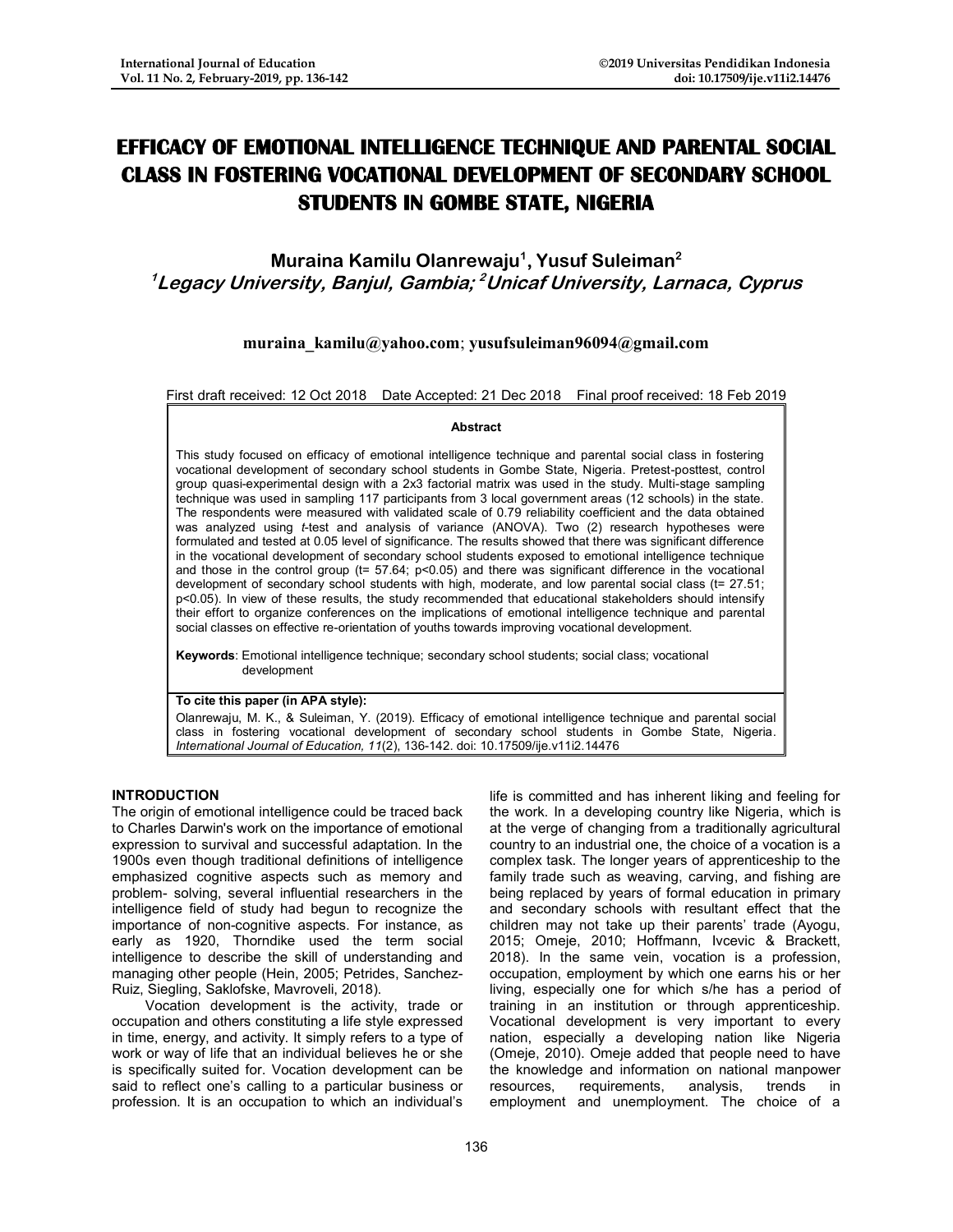vocation therefore is one of the most important decisions one makes in life. The issue of vocational development has attracted the interest of many individuals and government. Vocational development or choice is a developmental process and spans almost through person's life time (Ohiwerei & Nwosu, 2009). The choice determines satisfaction one expects to get from his work and the opportunities he has for promotion and advancement. Individual social status, income, life style, choice of friends, mental and physical health is influenced by the type of work he or she does. In other words a person's vocational choice or preference plays an important role in his entire life. Kemjika (1995) observed that most students have insufficient information about different jobs, courses of study and other activities. They are thus unable to judge whether their choices are reasonable. Without detailed and adequate information about occupations, students many jump blindly into jobs to become frustrated and unhappy later in life and perhaps at such times when a retreat would no longer be easy or possible (Omeje, 2010).

The current mass unemployment in Nigeria is threatening the vocational development of school leavers. Secondary school students are expected to choose their careers in the senior secondary school. More often than not students rush to parents for guidance as to which subject and career to choose. In most cases, the choice of careers, subjects, and courses of study and the subsequent career paths to follow are a nightmare for prospective adolescents. Most often, choosing the right subject combination leading to the right profession can make the difference between enjoying and detesting the career in future (NUR, 2017). Despite the activities of the guidance counsellors posted to the secondary schools by both the Federal and State governments in Nigeria, to carry out vocational, educational and personal-social counselling, most secondary school students and adolescents were usually not vocationally mature by the time they leave school. There are evidences that most of the students leave secondary schools quite deficient in occupational information (Arhedo, Adomeh & Aluede, 2009; Ohiwerei & Nwosu, 2009; Muraina & Muraina, 2015). The consequences of unrealistic vocational choice and vocational development have been failure of students to enter appropriate higher institutions to pursue courses of their choice, frustration, having to drop out of school, inability to get employed because of lack of relevant job requirements and qualifications, and poor vocational adjustment on employment (Akpochafo, 2018; Ekechukwu & Eze, 2016).

In view of the foregoing, this study focused on the efficacy of emotional intelligence technique and parental social class in fostering vocational development of secondary school students in Gombe State, Nigeria.

Over the years, a lot of research efforts have been made in the area of vocational development to understand the problem of vocational development (Cohen, Chartrand, & Jowdy, 2005; Owoyele & Muraina, 2015). Some research efforts have focused on identifying some correlates of vocational development,

especially on ego identity (Adeyemo, 1996; Asuzu, 1998). Majority of the available studies did not address vocational development, despite the enormity of the problem among adolescents. Also, researchers on vocational development mostly concentrated on descriptive survey research with few experimental studies also available globally.

## **EMOTIONAL INTELLIGENCE AND PARENTAL SOCIAL CLASS IN THE CONTEXT OF VOCATIONAL DEVELOPMENT**

Emotional intelligence develops over a person's life span and could be enhanced through training and teaching and learning in formal educational contexts (Jaeger, 2013; Chernyshenko, Kankaras & Drasgow, 2018; Stillman, Stillman, Martinez, Freedman, Jensen & Leet, 2018). Emotional intelligence is generally regarded as a factor with the potential to contribute to more positive attitudes, behaviours and outcomes and has been related to career success (Goleman, 2013). Researchers and career counsellors have also recognised the significance of emotional intelligence in career success, career satisfaction and well-being (Kidd, 2008). No wonder, Pool and Sewell (2007) further regard the development of emotional intelligence as desirable for enhancing individuals' employability and vocational development. Emotional intelligence technique positively relates to less dysfunctional career thinking, greater career decision-making self-efficacy, a higher level of willingness to explore a variety of vocational development, and to commit to attractive career options (Puffer, 2011).

Emotional intelligence technique is also positively associated with important employment experiences and their emotional attachment to their current careers and jobs (Ayogu, 2015). Emotional intelligence technique is positively related to less dysfunctional career thinking, greater career decision-making, self-efficacy and a higher level of willingness to explore a variety of vocational development and to commit to attractive career options (Puffer, 2011). Salovey and Mayer's (1990) model proposes that emotional intelligence technique consists of a set of four conceptually related mental processes: efficiently handling psychological and social problems, accurately appraising and expressing emotion in the self and others, regulating emotion in the self and others, and using emotions adaptively in order to solve problems and achieve one's goals. The ability to monitor one's own emotional landscape is thought to lead to greater insight and self-knowledge (Goleman, 2013). Salovey and Mayer (1990) opined that students differ in the degree to which they display their vocational development. Individuals who appraise and express (perceive and respond to) their emotions accurately are likely to be better understood by the people with whom they interact.

The moderating variable in this study is parental social class. Parental social class is the parental level of incomes, occupation and educational qualification which may/may not influence the student's vocational development. Growing up in poverty affects nearly every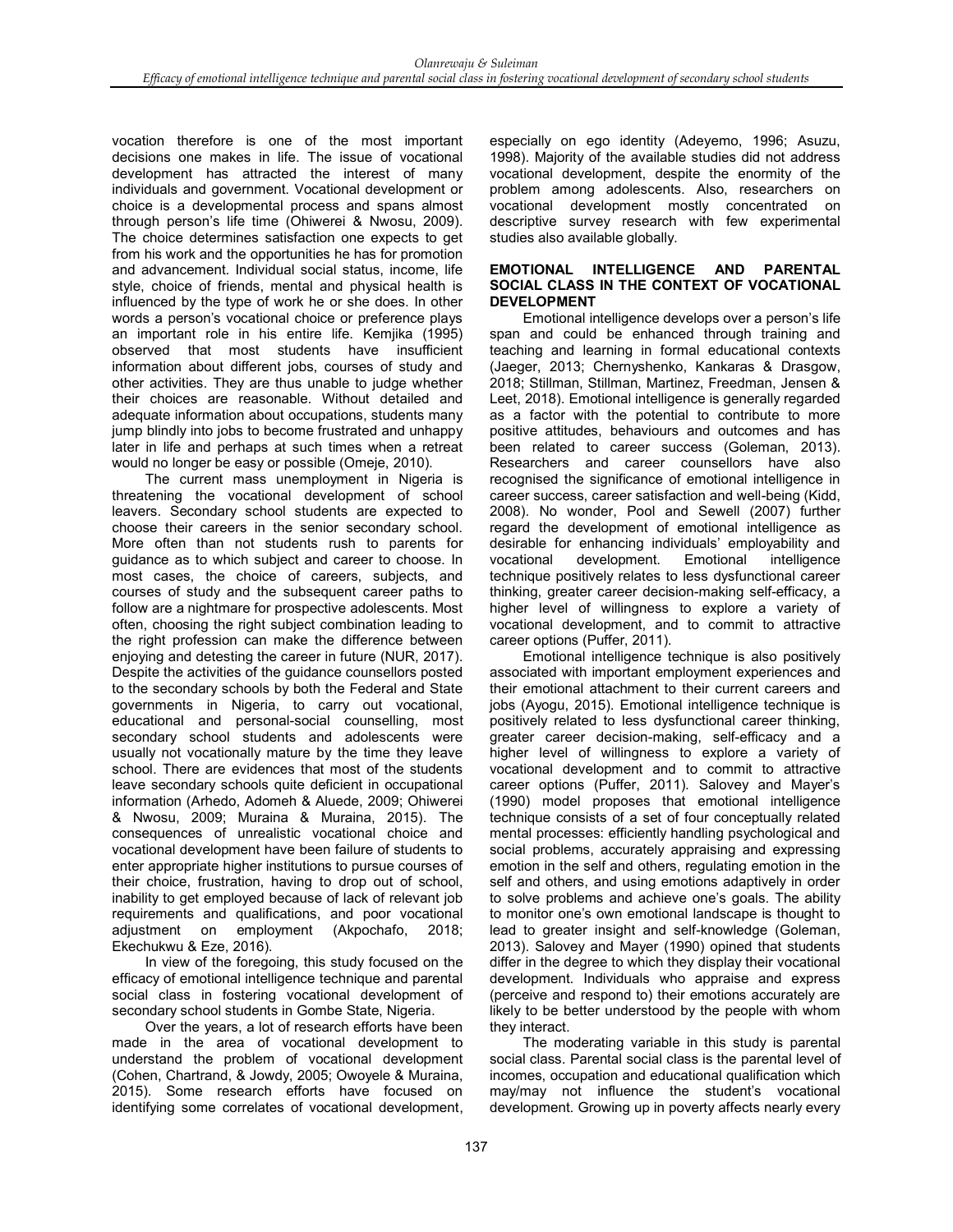facet of development in students and adolescents (Beegle, 2007). Families in poverty experience underemployment, low levels of education, single parental social class, inadequate medical care, low access to childcare, drug and alcohol addictions, and unsafe neighborhoods (Falaye & Adams, 2008). Economic stress due to poverty negatively impacts quality of parental social class, familial interactions, and child's adjustment, which in turn increases adolescents' risk for loneliness, depression, unruly behaviour, and substance use (Conger, Ge, Elder, Lorenz and Simons, 2004; Lempers, Clark-Lempers and Simmons, 2009). Because of this, poverty can work against the best efforts of wellmeaning parents and students' vocational development (VanTassel-Baska, 2010).

Social class affects students on many components of vocational development, including self-relevant information, opportunity structure, and level of stress (Phillips & Pittman, 2013). Self-relevant information is information about oneself received from encounters with others. The stigma of poverty is such a powerful force that the associated shame and embarrassment due to marginalization may result in adolescents' inability to maintain positive views of themselves. This decrease in confidence and feelings of agency may prove harmful to the final stages of vocational development because internalizing such negative self-relevant information can result in lowered morale (Muraina & Muraina, 2015; Owoyele & Muraina, 2015). These negative feelings can impinge on exploration and eventually vocational development (Beegle, 2007; Phillips & Pittman, 2013). Regarding opportunity structure, research has repeatedly shown that social class is associated with limited life opportunities and constrained scope of aspirations for one's future (Figueira-McDonough, 2008; Powers, 2016). Professional and educational aspirations can be limited by poverty (Phillips & Pittman, 2013). Expectations for jobs and careers are directly linked to social class (Cookson & Persell, 2005). Adolescents in social class form expectations for their jobs based on their parents' jobs and by others around them (Muraina and Muraina, 2015).

Taken together, the present study focused on efficacy of emotional intelligence technique and parental social class in fostering vocational development of secondary school students in Gombe State, Nigeria.

The main objective of this study is to examine the efficacy of emotional intelligence technique and parental social class in fostering vocational development of secondary school students in Gombe State, Nigeria. Specifically other objectives include to: 1) find out the difference in the vocational development of secondary school students exposed to emotional intelligence technique and those exposed to conventional lecture method; and 2) investigate the difference in the vocational development of secondary school students with high, moderate and low parental social class

## **Research Hypotheses**

The following null hypotheses were formulated to guide the study:

 $HO<sub>1</sub>$ : There is no significant difference between the vocational development of secondary school students exposed to emotional intelligence technique and those exposed to conventional lecture method

 $HO<sub>2</sub>$ : There is no significant difference between the vocational development of secondary school students with high, moderate, and low parental social classes.

#### **METHODOLOGY**

## **Population/Sampling Technique**

The study adopted the pretest-posttest, control group quasi-experimental design with a 2X3 factorial matrix. In essence, the row consists of emotional intelligence technique and the control. The row was crossed with parental social class varied at three levels (High, Moderate, and Low). The population for the study comprised 21,360 public secondary school students in 11 Local Government Areas (LGAs) of Gombe State, Nigeria (TESCOM, 2017).

Multi-stage sampling technique was used for the study. The first stage involved the use of simple random sampling technique to select 3 LGAs. The second stage witnessed the selection of 4 public secondary schools from each sampled LGAs. Ten secondary school students were sampled in each school through balloting and this cut across different social class . On the whole, 120 secondary school students were drawn for the study. However, the whole population was grouped into two, one group formed emotional intelligence technique class and the remaining one served as control group.

#### **Instrument**

*(a) Parental Social Class Scale:* Social class scale developed by Muraina and Muraina (2015) was adopted to measure the parental social class of the students. This scale was based on their parents' occupation, educational level, residence and types of equipment in the house. The items contain twelve (12) items to measure the social class. The point from the scale further divided into three parts in the scorings; lower social class, moderate and high social classes. The test retest reliability of the scale was given as 0.73. The score below 25 showed low social class, 26-50 moderate and the score above 50 demonstrated high social classes after the summed up score of the scale across the items. The researcher obtained Cronbach alpha value of 0.90 for the scale which has helped to ascertain its adaptability and suitability after a pilot study.

*(b) Vocational Development Scale:* Vocational development choice scale developed by Muraina and Owoyele (2015) was used to measure the vocational development of the participants. The scale consists of twenty (20) items aimed at unveiling the respondents' level of vocational development. The items were built on a 4 point scales which are: 1 (*never*), 2 (*seldom*), 3 (*sometimes*) to 4 (*always*). To establish the reliability of the scale, the internal consistency was computed and Cronbach's alpha of .83 was obtained. The following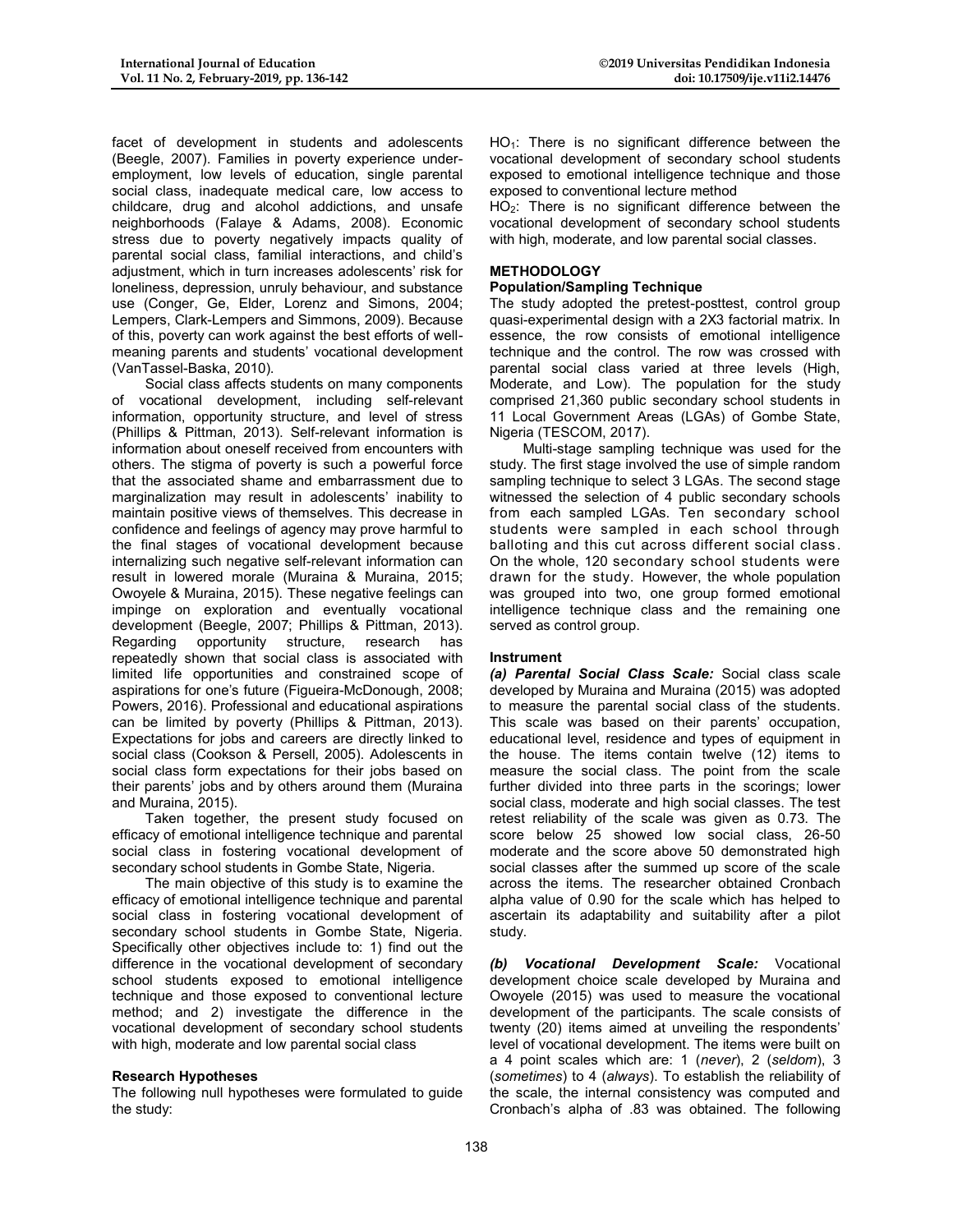criteria were used in selecting the participants for the study:

- i.Participants should be bonafide students of secondary schools in Gombe State
- ii.Participants with consent form from the school selected
- iii.Participants willing to participate in the treatment programme.
- iv.Participants should be within 11-21 years of age

#### **Method of Data Collection/Analysis**

The study was carried out in four phases: pre-sessional activities, pre-test, treatment and post-test. At the presession, activities included the screening, recruitment and assignment of participants to the experimental and control group. Advertisement was made to request for participants in the university. A preliminary meeting was organised to familiarise with the interested participants and to solicit their willingness to participate in the study. At the pre-test stage, vocational development and parental social class scales were administered to the participants. Participants in the experimental group only were exposed to 8 sessions of treatment. Each session spanned for an average of 60 minutes. Though the

control group was not treated, they were exposed to a lecture titled *"Education Access and Demand in Nigeria".* The post-test was administered following the conclusion of the programme.

*T*-test and Analysis of Variance (ANOVA) statistical analysis were employed to analyse the data in this study. T-test was used to establish any significant difference in the vocational development of participant in treatment group and control while ANOVA was used to establish the significant difference among parental social class level.

#### **RESULTS**

The study examined the efficacy of emotional intelligence technique and parental social class in fostering vocational development of secondary school students in Gombe State, Nigeria. Two (2) null hypotheses were formulated and tested at 0.05 level of significance. The results are presented in tabular form: **Hypothesis One:** There is no significant difference

between the vocational development of secondary school students exposed to emotional intelligence technique and those in the control group

| Table 1: T-test of Students Exposed to Emotional intelligence technique and those exposed to Conventional |  |
|-----------------------------------------------------------------------------------------------------------|--|
| <b>Lecture Method</b>                                                                                     |  |

| <b>Groups</b>             | N       | Mean  | <b>SD</b> | <b>Std. Error</b> | DF  |          | n    | <b>Remark</b> |
|---------------------------|---------|-------|-----------|-------------------|-----|----------|------|---------------|
| Emotional<br>Intelligence | 57      | 62.32 | 14.18     | 3.61              | 115 | $57.64*$ | 0.00 | * S           |
| Lecture<br>Method         | 60<br>. | 34.97 | 9.64      | 2.17              |     |          |      |               |

*\* Significant at p<0.05*

The result in table 1 showed that there was significant difference between the vocational development of secondary school students exposed to emotional intelligence technique and those in the control group (t= 57.64; p<0.05). The mean value of the table further revealed that the students in emotional intelligence technique had higher vocational development than their counterpart in the control group. This further meant that

the treatment had significant influence on vocational development of secondary school students.

**Hypothesis Two:** There is no significant difference between the vocational development of secondary school students with high, moderate and low parental social class

| <b>Groups</b>        | N  | Mean  | <b>SD</b> | <b>Std. Error</b> | DF  |          |      | <b>Remark</b> |  |
|----------------------|----|-------|-----------|-------------------|-----|----------|------|---------------|--|
| High                 | 29 | 41.86 | 7.63      | 2.52              |     |          |      |               |  |
| Moderate             | 19 | 37.75 | 5.79      | 2.07              | 115 | $27.51*$ | 0.01 | * S           |  |
| Low                  | 69 | 25.93 | 4.72      | 1.80              |     |          |      |               |  |
| $*$ 0 $$ if $$ if $$ |    |       |           |                   |     |          |      |               |  |

*<sup>\*</sup> Significant at p<0.05*

Table 2 shows that there was significant difference between the vocational development of secondary school students with high, moderate and low parental social class (t= 27.51; p<0.05). The mean value of the table further revealed that the students with high

parental social class had higher vocational development than their counterpart with moderate and low parental social class. This further meant that parental social class had significant influence on vocational development of secondary school students.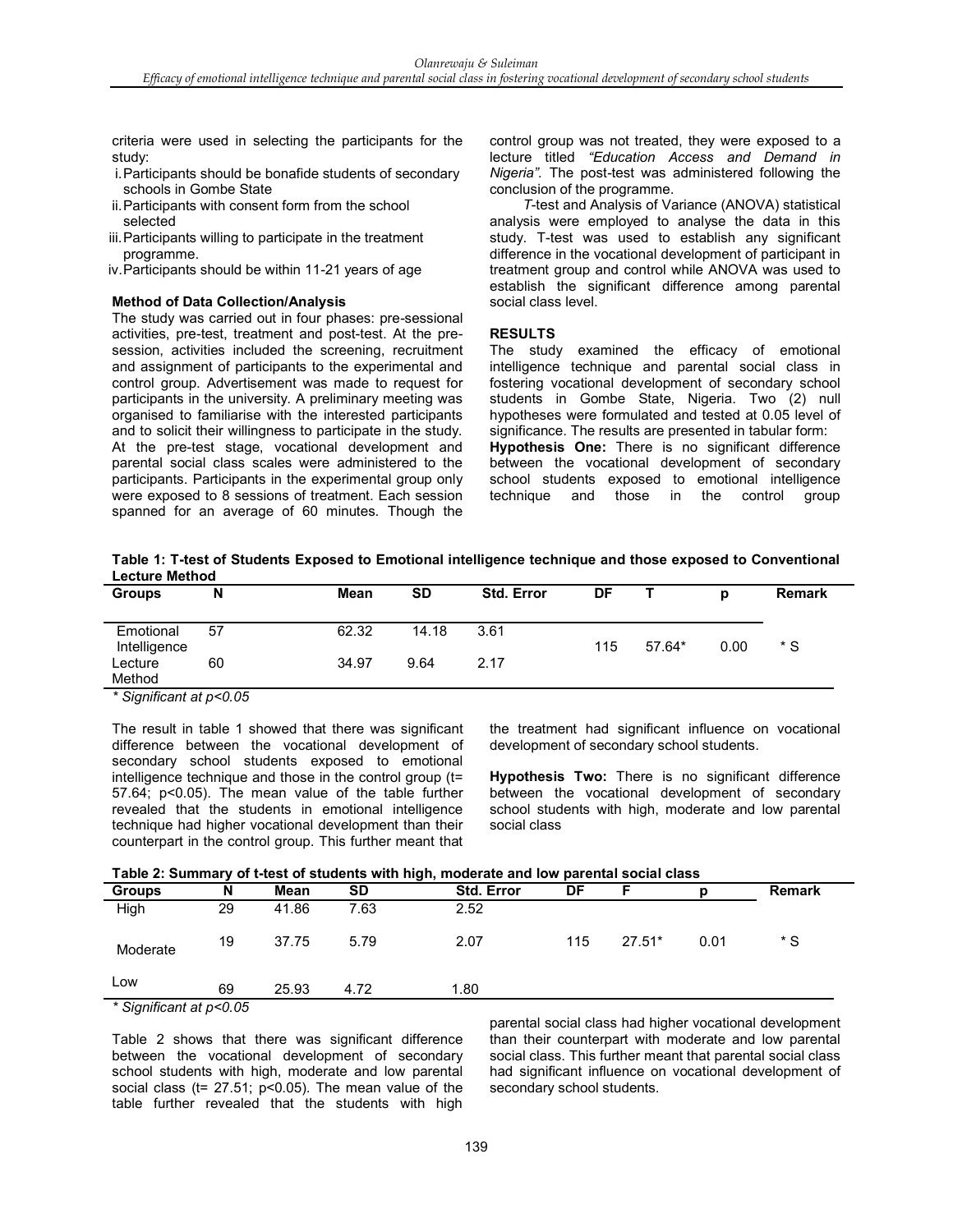## **DISCUSSION**

The result in Table 1 shows that there was significant difference between vocational development of secondary school students exposed to emotional intelligence technique and those in the control group. The mean value of the table further revealed that the students in emotional intelligence technique had higher vocational development than their counterpart in the control group. This further meant that the treatment has significant influence on vocational development of secondary school students. In line with this finding, Emotional intelligence is generally regarded as a factor with the potential to contribute to more positive attitudes, behaviours and outcomes and has been related to career success (Goleman, 2013). Researchers and career counsellors have also recognised the significance of emotional intelligence in career success, career satisfaction and well-being (Kidd, 2008). Also, Pool and Sewell (2007) further found that development of emotional intelligence as desirable for enhancing individuals' employability and vocational development. Emotional intelligence technique positively relates to less dysfunctional career thinking, greater career decision-making self-efficacy, a higher level of willingness to explore a variety of vocational development, and to commit to attractive career options (Puffer, 2011). Emotional intelligence technique is also positively associated with important employment experiences and their emotional attachment to their current careers and jobs (Ayogu, 2015; Chernyshenko Kankaraš, & Drasgow, 2018). Emotional intelligence technique is positively related to less dysfunctional career thinking, greater career decision-making, selfefficacy and a higher level of willingness to explore a variety of vocational development and to commit to attractive career options (Puffer, 2011).

The result of Table 2 revealed that there was significant difference between the vocational development of secondary school students with high parental social class and those with low parental social class. The mean value of the table further revealed that the students with high parental social class had higher vocational development than their counterpart with low parental social class. This further meant that parental social class had significant influence on vocational development of secondary school students. This is consistent with the study of Quint, Griffin, Kaufman, Landers, and Utterback (2018) who found that families in poverty experience under-employment, low levels of education, single parental social class, inadequate medical care, low access to childcare, drug and alcohol addictions, and unsafe neighborhoods. Economic stress due to poverty negatively impacts quality of parental social class, familial interactions, and child's adjustment, which in turn increases adolescents' risk for loneliness, depression, unruly behaviour, and substance use (Conger et al., 2004; Lempers, Clark-Lempers, & Simmons, 2009). Because of this, poverty can work against the best efforts of well-meaning parents and students' vocational development (VanTassel-Baska, 2010). Social class affects students on many

components of vocational development, including selfrelevant information, opportunity structure, and level of stress (Phillips & Pittman, 2013). The stigma of poverty is such a powerful force that the associated shame and embarrassment due to marginalization may result in adolescents' inability to maintain positive views of themselves. This decrease in confidence and feelings of agency may prove harmful to the final stages of vocational development because internalizing such negative self-relevant information can result in lowered morale (Muraina & Muraina, 2015; Owoyele & Muraina, 2015).

## **CONCLUSIONS AND RECOMMENDATIONS**

Vocational development is a core developmental challenge for adolescents and emerging adults. Establishing a strong sense of identity provides individuals with a sense of continuity and sameness, and plays favourably into psychosocial functioning. However, identity confusion is associated with a disorganized or haphazard sense of self. Identityconfused individuals seem to be out of touch with their inner needs and lack the energy to invest in identityrelated exploration and to commit to life-defining choices. Abundant research to date focused on processes and correlates of vocational development in adolescence and the transition to adulthood. Based on the findings of this study, persistent low vocational development of Nigerian secondary school students needs not to continue indefinitely. There is hope that with the improvement of parental social class and emotional intelligence technique skill, the situation can be changed for the better. The issue of vocational development has attracted the interest of many individuals and government. Career development or choice is a developmental process and spans almost through person's life time. The choice determines satisfaction one expects to get from his work and the opportunities he has for promotion and advancement. Individual social status, income, life style, choice of friends, mental and physical health is influenced by the type of work he or she does. In other words a person's vocational choice or preference plays an important role in his entire life.

Educational stakeholders should intensify their effort to organize seminars/conferences on the implications of emotional intelligence technique as effective interventions towards enhancing vocational development among secondary school students.

Education planners should introduce vocational education in secondary schools. This is worthwhile because vocational education extends the academic world to the world of work. Teachers should emphasis during their lesson, the career implications of subjects so that student will see how individual subjects relate to existing careers thus increasing their knowledge of occupations. Teachers and other stakeholders in the school system are to be trained on how to handle the case of students with low parental social class. This will serve as collaborative efforts to assist the students in overcoming the challenges of low vocational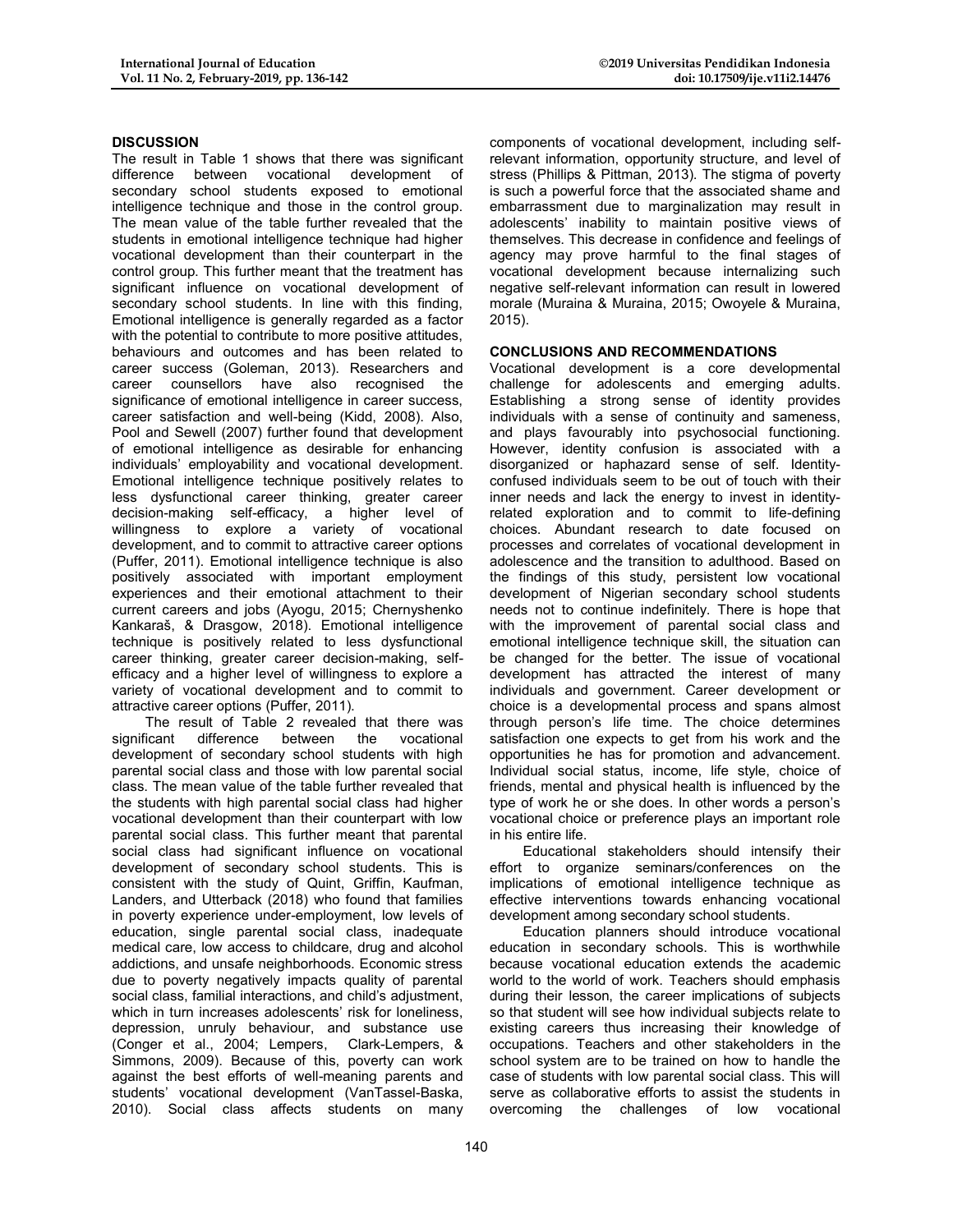development among secondary school students. The students in the school should be encouraged and trained on the effective usage of these interventions (emotional intelligence technique). This will make the students to adopt effective attitude towards enhancing their vocational development.

## **REFERENCES**

- Adeyemo, D. A. (1996). *The didactic mode of career education and values clarification as strategies in fostering the vocational maturity of Nigerian adolescents*. (Unpublished PhD Thesis), University of Ibadan, Ibadan.
- Adeyemo, D. A. (1998). Effects of didactic mode of career education and values clarification on the career-decision-making self-efficacy of secondary school students. *Nigerian Journal of Applied Psychology,* 4(1), 1-15.
- Akpochafo, G. O. (2018). Career development interventions implemented by counselors in secondary schools in Delta State of Nigeria. *Journal of Emerging Trends in Educational Research and Policy Studies*, *9*(2), 40-44.
- Arhedo, P. A., Adomeh, I. O., & Aluede, O. (2009). School counsellors' roles in the implementation of universal basic education [UBE] scheme in Nigeria. *Edo Journal of Counselling*, *2*(1), 58-65.
- Asuzu, C. C. (1998). *Efficacy of covert self-control and emotional intelligence technique in treatment of promiscuity among adolescents in Ibadan.* (Unpublished PhD Thesis). University of Oyo State, Nigeria.
- Ayogu, D. U. (2015). *Emotional intelligence and implication for career development in selected federal universities in South East, Nigeria*. (Unpublished PhD Thesis). University of Nigeria, Nsukka.
- Beegle, D. (2007). *See poverty be the difference*. Tigard: Oregon Communication across Barriers Inc.
- Chernyshenko, O. S., Kankaraš, M., & Drasgow, F. (2018). *Social and emotional skills for student success and well-being*. New York: Springer.
- Cohen, R, Chartrand, K., & Jowdy, N. (2005). *Identity and povert*y: *Defining a sense of self among urban adolescents.* New York: Garland Publishing.
- Conger, R. D., Ge, X., Elder, G. H., Lorenz, F. O., & Simons, R. L. (2004). Economic stress, coercive family process, and developmental problems in adolescents. *Child Development*, *65*, 541-561.
- Cookson, P., & Persell, C. (2005). *Preparing for power: America's elite boarding schools.* New York: Basic Books.
- Crouch, N. S., & Neilson, H. K. (2009). Understanding the effects of parental extrinsic versus intrinsic goal promotion on adolescent ethnic prejudice. *Journal of Social Psychology, 3, 125-139.*
- Ekechukwu, R. O., & Eze, A. F. (2016). ICT: An indispensable tool in effective guidance/counselling services for sustainable educational development in secondary schools in the 21st century in Imo

State, Nigeria. *European Journal of Education Studies*, (3) *45-58.*

- Falaye, F. W., & Adams, B. T. (2008). An assessment of factors influencing career decisions of in-school youths. *Pakistan Journal of Social Sciences, 5(3): 222- 225*.
- Figueira-McDonough, J. (2008). Environment and interpretation: Voices of young people in poor inner-city neighborhoods. *Youth and Society, 30, 123-163.*
- Goleman, D. (2013). *Working with emotional intelligence*. Accessed 15/12/2009 from http://www.bizsum.com
- Goodey, R. B. (2007). The psychological sense of school membership among adolescents: scale development and educational correlates. *Psychology in the Schools, 30*, 79-90.
- Hammed, T. A. (1999). *Fostering Interpersonal Skills among Selected Bank Workers through Assertiveness Training and Transational Analysis*. (Unpublished PhD Thesis). University of Ibadan, Oyo State, Nigeria.
- Hein, F. N. (2005). Race, race-based discrimination, and health outcomes among African-Americans. *Annual Review of Psychology*, *58*, 201-225.
- Hoffmann, J. D., Ivcevic, Z., & Brackett, M. A. (2018). Building emotionally intelligent schools: From preschool to high school and beyond. In *Emotional Intelligence in Education* (pp. 173-198). Cham: Springer.
- Kemjika, J. K. (1995). Interpersonal identity and social capital: The importance of commitment for low income, rural, African American adolescents. *Journal of Black Psychology, 32*(2), 219-242.
- Kidd, J. M. (2008). Exploring components of career wellbeingand the emotions associated with significant career experiences. *Journal of Career Development, 35*(2), 166–186.
- Lempers, S. D., Clark-Lempers, A. J., & Simmons, T. K. (2009). Self-theorists, identity status, and social cognition. In D.K. Lapsley and F. C. Power (Eds.), *Self-ego and identity: Integrative approaches* (pp. 243-262). New York: Springer-Verlag.
- Mullins, N. Z. (2005). College as a transition to adulthood.In G. R. Adams, and M. D. Berzonsky (Eds.), *Blackwell handbook of adolescence* (pp. 149–172). Malden, MA: Blackwell.
- Muraina, M. B,, & Muraina, K. O. (2015). Peer pressure and parental social class on cybercrime habit among university undergraduates in Southwestern Nigeria. *International Journal of Technology in Teaching and Learning, 11*(1)*,* 50-59*.*
- Nigeria Unemployment Rate (May 18, 2017). *Trading*  **Economics Retrieved heating from** http://www.tradingeconomics.com/nigeria/unemplo yment-rate.
- Ohiwerei, J. R., & Nwosu, I. J. (2009). Social status determinants of control in individual's accounts of their mental illness. *Social Science and Medicine, 55, 949 - 61.*